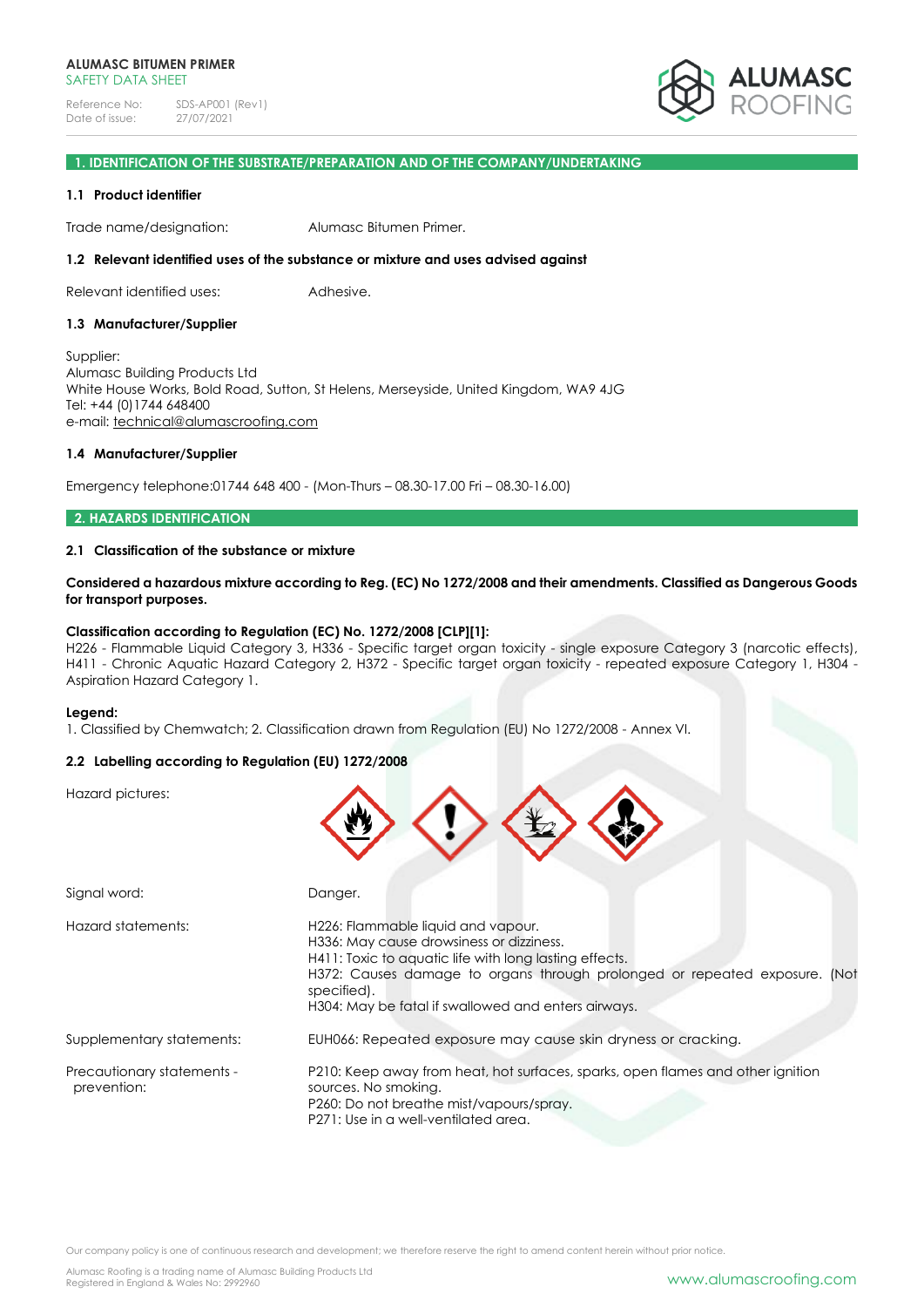

| Precautionary statements -<br>response: | P301+P310: IF SWALLOWED: Immediately call a POISON CENTER/doctor/physician/<br>first aider.<br>P331: Do NOT induce vomiting.<br>P370+P378: In case of fire: Use alcohol resistant foam or fine spray/water fog to<br>extinguish. |
|-----------------------------------------|----------------------------------------------------------------------------------------------------------------------------------------------------------------------------------------------------------------------------------|
| Precautionary statements -              | P403+P235: Store in a well-ventilated place. Keep cool.                                                                                                                                                                          |
| storage:                                | P405: Store locked up.                                                                                                                                                                                                           |
| Precautionary statements -              | P501: Dispose of contents/container to authorised hazardous or special waste collection                                                                                                                                          |
| disposal:                               | point in accordance with any local regulation.                                                                                                                                                                                   |

# **2.3 Other harzards**

REACH - Art.57-59: The mixture does not contain Substances of Very High Concern (SVHC) at the SDS print date.

# **3. COMPOSITION AND INFORMATION ABOUT THE COMPONENTS**

# **3.1 Substances**

A solvent based bituminous paint.

## **3.2 Mixtures**

| 1.CAS No<br>2.EC No<br>3.Index No<br><b>4.REACH No</b>                                                                                                            | <b>%[weight]</b> Name                                                                                                                                       |                                                          | Classification according to regulation (EC) No 1272/2008<br>[CLP]                                                                                                                                                           |
|-------------------------------------------------------------------------------------------------------------------------------------------------------------------|-------------------------------------------------------------------------------------------------------------------------------------------------------------|----------------------------------------------------------|-----------------------------------------------------------------------------------------------------------------------------------------------------------------------------------------------------------------------------|
| $1.64742 - 82 - 1$<br>2.265-185-4   232-489-3<br>3.649-330-00-2   649-345-00-4<br>4.01-2119458049-33-<br>XXXX   01-2119490979-12-<br>XXXX   01-2120261965-45-XXXX | 50-60                                                                                                                                                       | Naphtha Petroleum,<br>Heavy,<br><b>Hydrodesulfurised</b> | Specific Target Organ Toxicity - Single Exposure<br>Category 3 (Narcotic Effects), Aspiration Hazard<br>Category 1, Flammable Liquid Category 3, Chronic<br>Aquatic Hazard Category 2; H336, H304, H226, H411,<br>EUH066[1] |
| Legend:                                                                                                                                                           | 1. Classified by Chemwatch; 2. Classification drawn from Regulation (EU) No 1272/2008 -<br>Annex VI; 3. Classification drawn from C&L *EU IOELVs available. |                                                          |                                                                                                                                                                                                                             |

# **4. FIRST AID MEASURES**

### **4.1 Description of first aid measures**

| Eye contact:  | If this product comes in contact with the eyes:<br>- Wash out immediately with fresh running water.<br>- Ensure complete irrigation of the eye by keeping eyelids apart and away from eye<br>and moving the eyelids by occasionally lifting the upper and lower lids.<br>- Seek medical attention without delay; if pain persists or recurs seek medical attention.<br>- Removal of contact lenses after an eye injury should only be undertaken by skilled<br>personnel. |
|---------------|---------------------------------------------------------------------------------------------------------------------------------------------------------------------------------------------------------------------------------------------------------------------------------------------------------------------------------------------------------------------------------------------------------------------------------------------------------------------------|
| Skin contact: | If skin contact occurs:<br>- Immediately remove all contaminated clothing, including footwear.<br>- Flush skin and hair with running water (and soap if available).<br>- Seek medical attention in event of irritation.                                                                                                                                                                                                                                                   |
| Inhalation:   | If fumes, aerosols or combustion products are inhaled remove from contaminated<br>area.<br>Other measures are usually unnecessary.                                                                                                                                                                                                                                                                                                                                        |
| Ingestion:    | If spontaneous vomiting appears imminent or occurs, hold patient's head down, lower<br>than their hips to help avoid possible aspiration of vomitus.<br>If swallowed do NOT induce vomiting.<br>If vomiting occurs, lean patient forward or place on left side (head-down position, if<br>possible) to maintain open airway and prevent aspiration.<br>Observe the patient carefully.                                                                                     |

Our company policy is one of continuous research and development; we therefore reserve the right to amend content herein without prior notice.

Alumasc Roofing is a trading name of Alumasc Building Products Ltd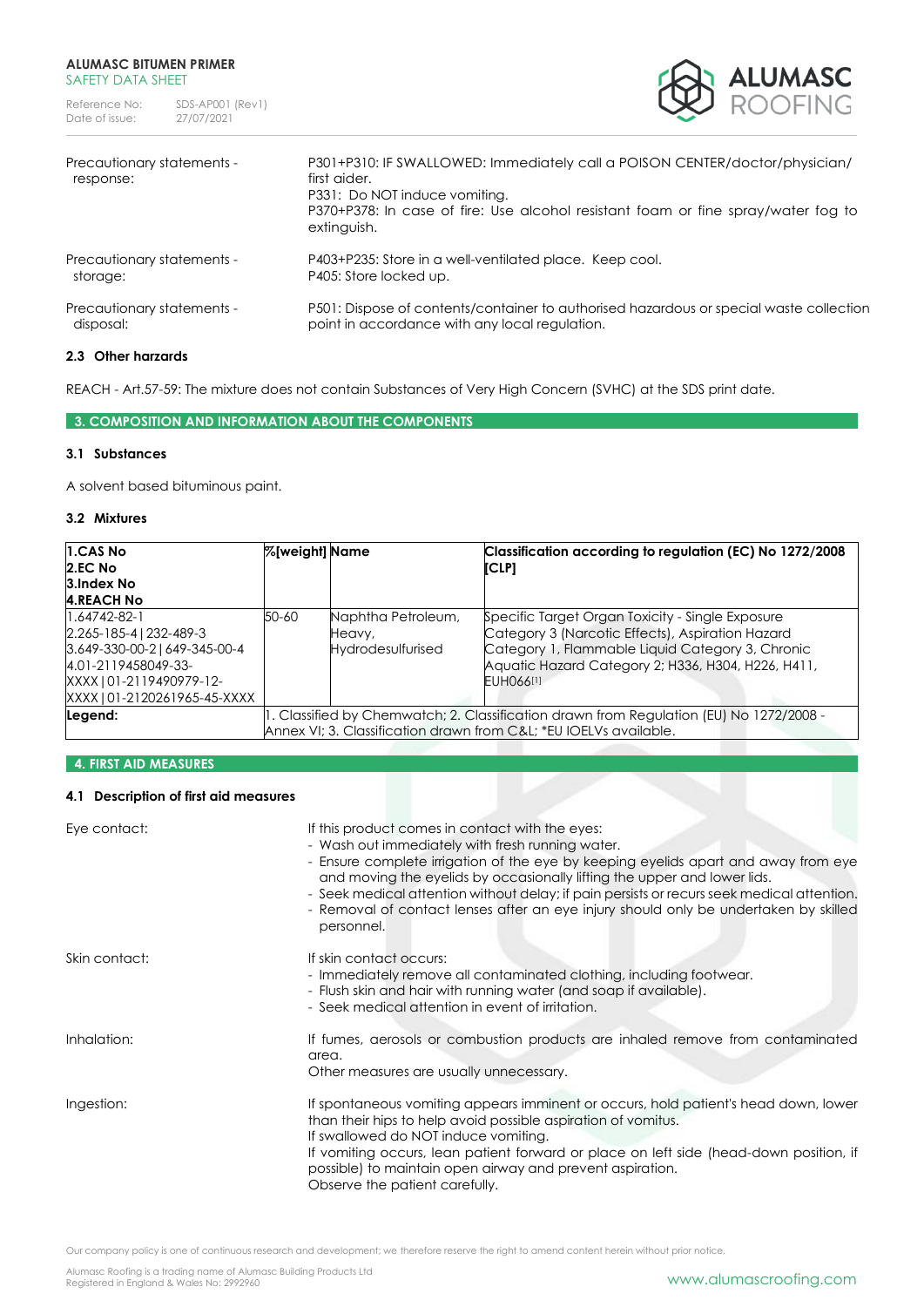

Never give liquid to a person showing signs of being sleepy or with reduced awareness; i.e. becoming unconscious. Give water to rinse out mouth, then provide liquid slowly and as much as casualty can comfortably drink. Seek medical advice. Avoid giving milk or oils. Avoid giving alcohol.

### **4.2 Most important symptoms and effects, both acute and delayed**

See Section 11.

### **4.3 Indication of any immediate medical attention and special treatment needed.**

Any material aspirated during vomiting may produce lung injury. Therefore emesis should not be induced mechanically or pharmacologically. Mechanical means should be used if it is considered necessary to evacuate the stomach contents; these include gastric lavage after endotracheal intubation. If spontaneous vomiting has occurred after ingestion, the patient should be monitored for difficult breathing, as adverse effects of aspiration into the lungs may be delayed up to 48 hours. For petroleum distillates:

In case of ingestion, gastric lavage with activated charcoal can be used promptly to prevent absorption - decontamination (induced emesis or lavage) is controversial and should be considered on the merits of each individual case; of course the usual precautions of an endotracheal tube should be considered prior to lavage, to prevent aspiration.

Individuals intoxicated by petroleum distillates should be hospitalized immediately, with acute and continuing attention to neurologic and cardiopulmonary function.

Positive pressure ventilation may be necessary.

Acute central nervous system signs and symptoms may result from large ingestions of aspiration-induced hypoxia.

After the initial episode, individuals should be followed for changes in blood variables and the delayed appearance of pulmonary oedema and chemical pneumonitis. Such patients should be followed for several days or weeks for delayed effects, including bone marrow toxicity, hepatic and renal impairment Individuals with chronic pulmonary disease will be more seriously impaired, and recovery from inhalation exposure may be complicated.

Gastrointestinal symptoms are usually minor and pathological changes of the liver and kidneys are reported to be uncommon in acute intoxications.

Chlorinated and non-chlorinated hydrocarbons may sensitize the heart to epinephrine and other circulating catecholamines so that arrhythmias may occur. Careful consideration of this potential adverse effect should precede administration of epinephrine or other cardiac stimulants and the selection of bronchodilators.

BP America Product Safety & Toxicology Department.

## **5. FIRE-FIGHTING MEASSURES**

### **5.1 Extinguishing media**

Water spray or fog. Foam. Dry chemical powder.

### **5.2 Special hazards arising from the substance or mixture**

#### **Fire incompatibility:**

Avoid contamination with oxidising agents i.e. nitrates, oxidising acids, chlorine bleaches, pool chlorine etc. as ignition may result.

### **5.3 Advice for fire-fighters**

#### **Fire-fighting:**

Alert fire brigade and tell them location and nature of hazard. May be violently or explosively reactive. Wear full body protective clothing with breathing apparatus.

### **Fire/explosion hazard:**

Liquid and vapour are flammable. Moderate fire hazard when exposed to heat or flame. Vapour forms an explosive mixture with air. Combustion products include:

- Carbon Monoxide (CO)
- Carbon Dioxide (CO2)
- Other pyrolysis products typical of burning organic material.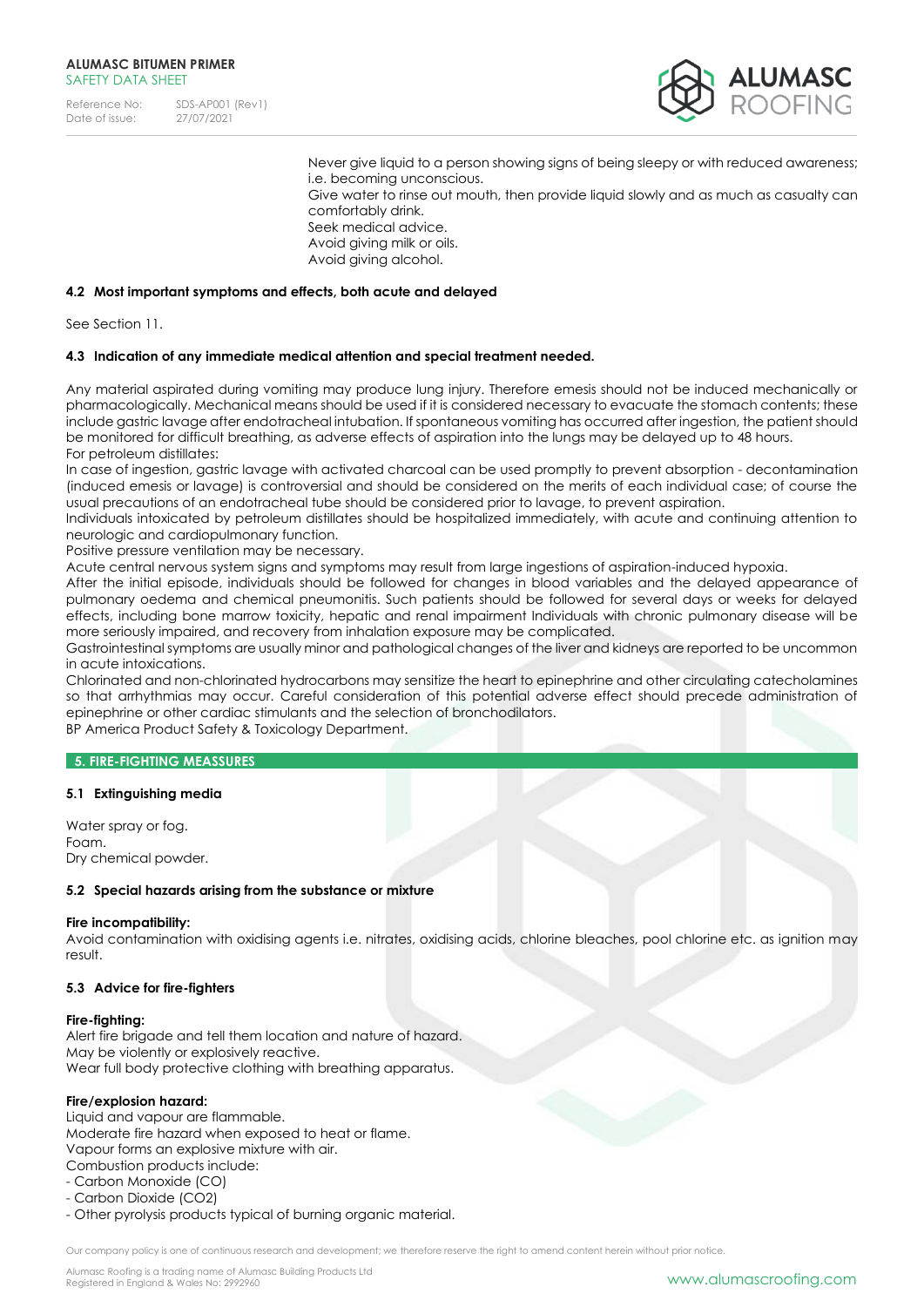

### **6. ACCIDENTIAL RELEASE MEASURES**

### **6.1 Personal precautions, protective equipment and emergency procedures**

See Section 8.

### **6.2 Environmental Precautions**

See Section 12.

### **6.3 Methods and material for containment and cleaning up**

#### **Minor spills:**

Remove all ignition sources. Clean up all spills immediately. Avoid breathing vapours and contact with skin and eyes.

### **Major spills:**

Clear area of personnel and move upwind. Alert Fire Brigade and tell them location and nature of hazard. May be violently or explosively reactive.

### **6.4 Reference to other sections**

Personal Protective Equipment advice is contained in Section 8.

#### **7. HANDLING AND STORAGE**

### **7.1 Precautions for safe handling**

#### **Safe handling:**

The conductivity of this material may make it a static accumulator., A liquid is typically considered nonconductive if its conductivity is below 100 pS/m and is considered semi-conductive if its conductivity is below 10 000 pS/m., Whether a liquid is nonconductive or semi-conductive, the precautions are the same., A number of factors, for example liquid temperature, presence of contaminants, and anti-static additives can greatly influence the conductivity of a liquid.

Containers, even those that have been emptied, may contain explosive vapours.

Do NOT cut, drill, grind, weld or perform similar operations on or near containers.

Avoid all personal contact, including inhalation. Wear protective clothing when risk of overexposure occurs.

Use in a well-ventilated area.

DO NOT allow clothing wet with material to stay in contact with skin.

### **Fire & explosion protection:**

See Section 5.

### **Other information**:

Store in original containers in approved flammable liquid storage area. Store away from incompatible materials in a cool, dry, well-ventilated area. DO NOT store in pits, depressions, basements or areas where vapours may be trapped.

### **7.2 Conditions for safe storage, including any incompatibilities**

### **Suitable container:**

Packing as supplied by manufacturer.

Plastic containers may only be used if approved for flammable liquid.

Check that containers are clearly labelled and free from leaks.

For low viscosity materials (i): Drums and jerry cans must be of the non-removable head type. (ii): Where a can is to be used as an inner package, the can must have a screwed enclosure.

For materials with a viscosity of at least 2680 cSt.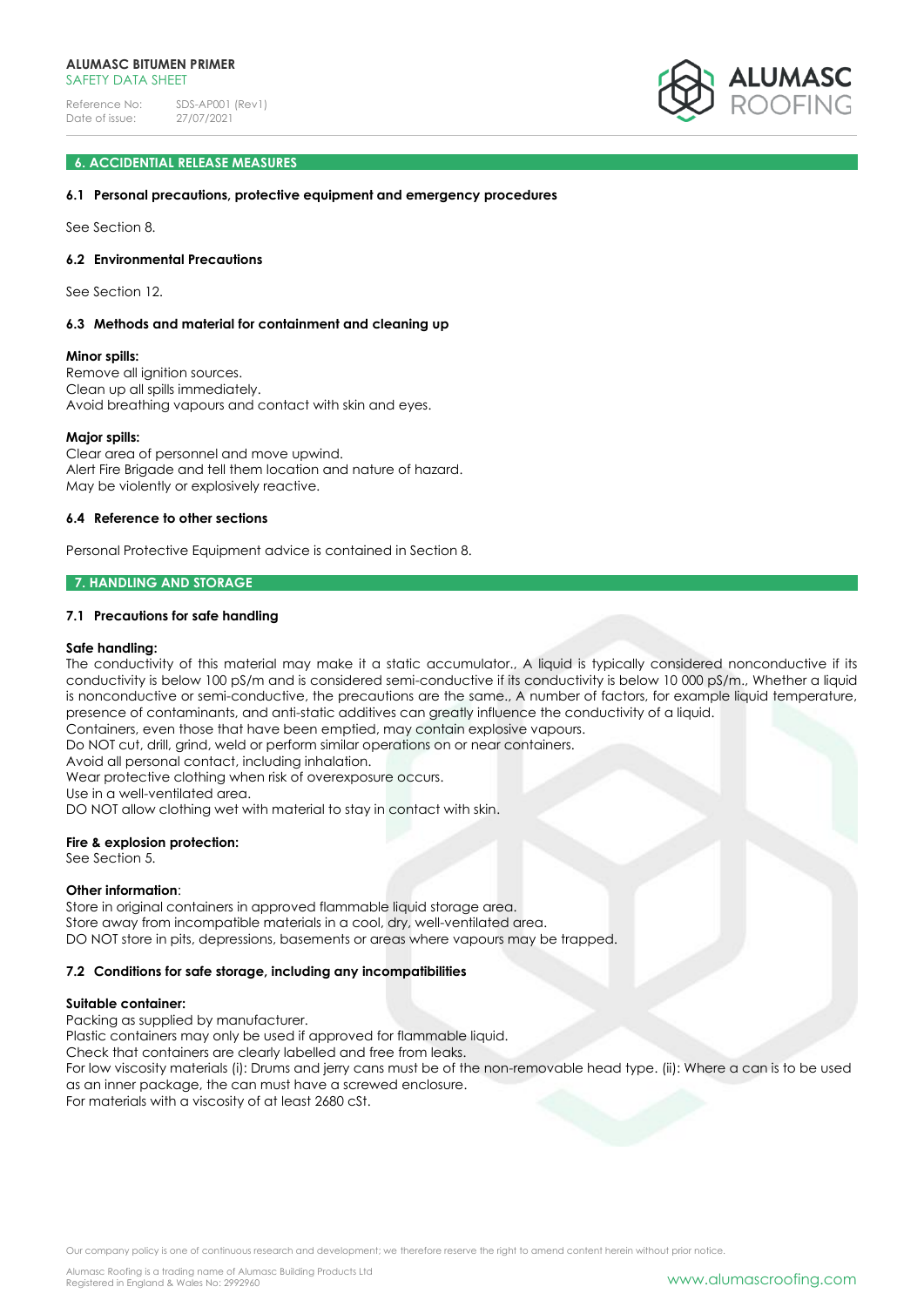

### **Storage incompatibility:**

Xylenes:

- May ignite or explode in contact with strong oxidisers, 1,3-dichloro-5,5-dimethylhydantoin, uranium fluoride.
- Attack some plastics, rubber and coatings.
- May generate electrostatic charges on flow or agitation due to low conductivity.
- Vigorous reactions, sometimes amounting to explosions, can result from the contact between aromatic rings and strong oxidising agents.
- Aromatics can react exothermically with bases and with diazo compounds.
- For alkyl aromatics:

The alkyl side chain of aromatic rings can undergo oxidation by several mechanisms. The most common and dominant one is the attack by oxidation at benzylic carbon as the intermediate formed is stabilised by resonance structure of the ring.

- Following reaction with oxygen and under the influence of sunlight, a hydroperoxide at the alpha-position to the aromatic ring, is the primary oxidation product formed (provided a hydrogen atom is initially available at this position) - this product is often short-lived but may be stable dependent on the nature of the aromatic substitution; a secondary C-H bond is more easily attacked than a primary C-H bond whilst a tertiary C-H bond is even more susceptible to attack by oxygen.
- Monoalkylbenzenes may subsequently form monocarboxylic acids; alkyl naphthalenes mainly produce the corresponding naphthalene carboxylic acids.

Low molecular weight alkanes:

- May react violently with strong oxidisers, chlorine, chlorine dioxide, dioxygenyl tetrafluoroborate.
- May react with oxidising materials, nickel carbonyl in the presence of oxygen, heat.
- Are incompatible with nitronium tetrafluoroborate(1-), halogens and interhalogens.
- May generate electrostatic charges, due to low conductivity, on flow or agitation.



X - Must not be stored together.

- 0 May be stored together with specific preventions.
- + May be stored together.

### **7.3 Specific end uses(s)**

See Section 1.2.

### **8. EXPOSURE CONTROLS/PERSONAL PROTECTION**

### **8.1 Control parameters**

| Ingredient                | <b>DNELs</b>                                            | <b>PNECs</b>  |
|---------------------------|---------------------------------------------------------|---------------|
|                           | <b>Exposure Pattern Worker</b>                          | Compartment   |
| Naphtha Petroleum, Heavy, | Dermal 80 mg/kg bw/day (Systemic, Chronic)              | Not available |
| Hydrodesulfurised         | Inhalation 44 mg/m <sup>3</sup> (Systemic, Chronic)     |               |
|                           | Dermal 7.56 mg/cm <sup>2</sup> (Local, Chronic)         |               |
|                           | Inhalation 44 mg/m <sup>3</sup> (Local, Chronic)        |               |
|                           | Dermal 30 mg/kg bw/day (Systemic, Acute)                |               |
|                           | Inhalation 1 300 mg/m <sup>3</sup> (Systemic, Acute)    |               |
|                           | Inhalation 1 100 mg/m <sup>3</sup> (Local, Acute)       |               |
|                           | Dermal 40 mg/kg bw/day (Systemic, Chronic) *            |               |
|                           | Inhalation 22 mg/m <sup>3</sup> (Systemic, Chronic) $*$ |               |
|                           | Oral 10.56 mg/kg bw/day (Systemic, Chronic) *           |               |
|                           | Dermal 3.78 mg/cm <sup>2</sup> (Local, Chronic) *       |               |
|                           | Inhalation 22 mg/m <sup>3</sup> (Local, Chronic) *      |               |
|                           | Dermal 60 mg/kg bw/day (Systemic, Acute) *              |               |
|                           | Inhalation 1 200 mg/m <sup>3</sup> (Systemic, Acute) *  |               |
|                           | Oral 50 mg/kg bw/day (Systemic, Acute) *                |               |
|                           | Inhalation 55 mg/m <sup>3</sup> (Local, Acute) *        |               |

\* Values for general population.

Our company policy is one of continuous research and development; we therefore reserve the right to amend content herein without prior notice.

Alumasc Roofing is a trading name of Alumasc Building Products Ltd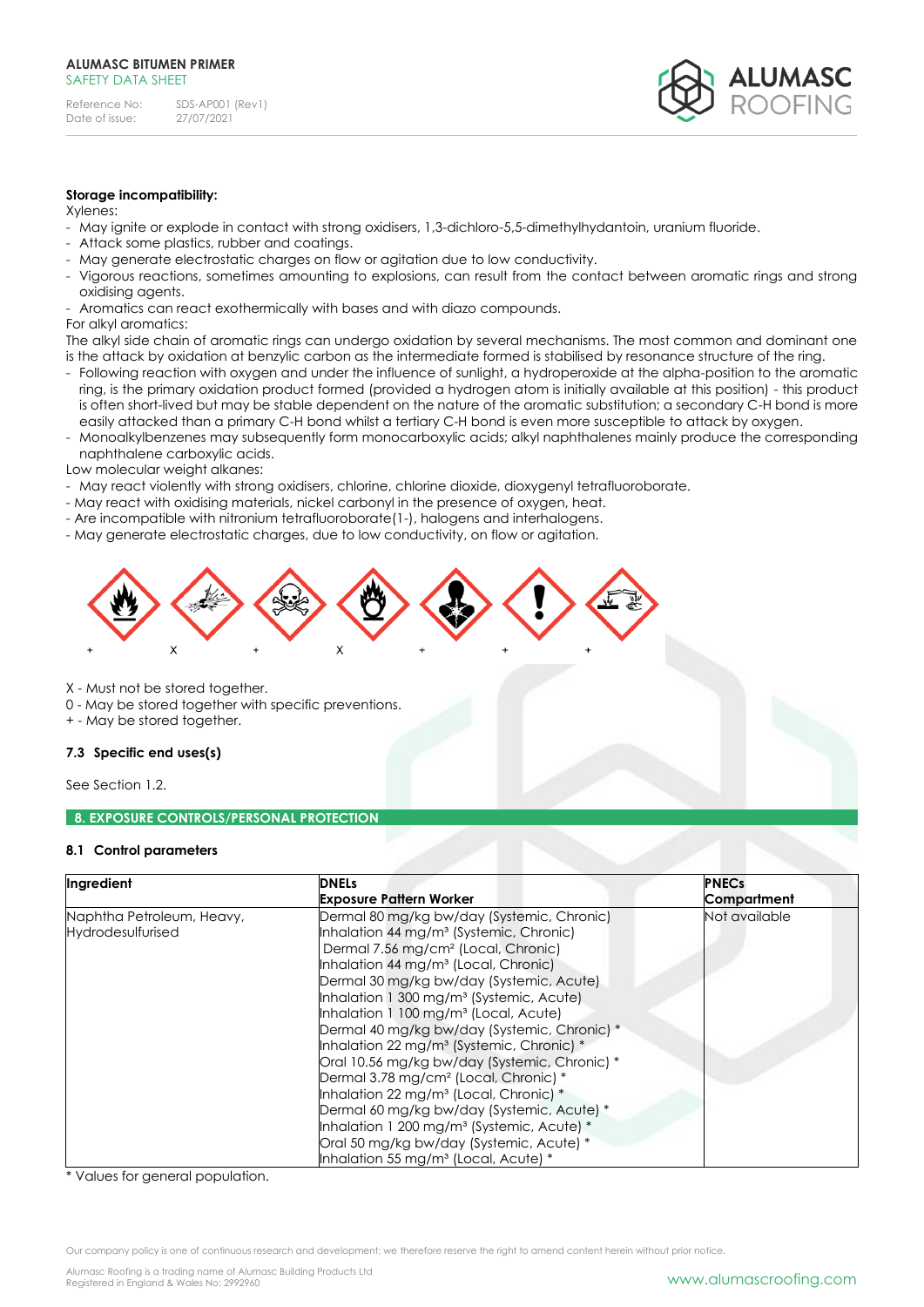

# **Occupational Exposure Limits (OEL):**

### **Ingredient data:**

| Source                   | Inaredient        | Material name    | <b>ITWA</b>                  | STEL             | Peak             | <b>Notes</b>     |
|--------------------------|-------------------|------------------|------------------------------|------------------|------------------|------------------|
| <b>Not</b><br>available: | available<br>Not. | Not<br>available | $\cdots$<br>Not<br>available | Not<br>available | Not<br>available | Available<br>Not |

### **Emergency limits:**

| Ingredient               | Material name                           | TEEL-1             | TEEL-2                   | TEEL-3      |
|--------------------------|-----------------------------------------|--------------------|--------------------------|-------------|
| Naphtha Petroleum,       | Stoddard solvent; (Mineral spirits, 85% | $300 \text{ mg/m}$ | $1,800 \,\mathrm{mg/m3}$ | 29500 mg/m3 |
| Heavy, Hydrodesulfurised | Nonane and 15% Trimethyl Benzene)       |                    |                          |             |
|                          |                                         |                    |                          |             |

| Ingredient                                          | <b>IDLH</b>                  | <b>Revised IDLH</b> |
|-----------------------------------------------------|------------------------------|---------------------|
| Naphtha Petroleum,<br>Hydrodesulfurised<br>Heavy, h | $\sim$<br>ZU,UUU<br>TIU/ITIJ | available :<br>NO   |

#### **8.2 Exposure controls**

Appropriate engineering controls: Engineering controls are used to remove a hazard or place a barrier between the worker and the hazard. Well-designed engineering controls can be highly effective in protecting workers and will typically be independent of worker interactions to provide this high level of protection.

The basic types of engineering controls are:

- Process controls which involve changing the way a job activity or process is done to reduce the risk.

| H<br>$\blacksquare$                                                                                                                                                                                                                                                                                                                                                                                                                                                                                                                                                                                                                           |
|-----------------------------------------------------------------------------------------------------------------------------------------------------------------------------------------------------------------------------------------------------------------------------------------------------------------------------------------------------------------------------------------------------------------------------------------------------------------------------------------------------------------------------------------------------------------------------------------------------------------------------------------------|
| Safety glasses with side shields.<br>Chemical goggles.<br>Contact lenses may pose a special hazard; soft contact lenses may absorb and<br>concentrate irritants.                                                                                                                                                                                                                                                                                                                                                                                                                                                                              |
| See Hand Protection below.                                                                                                                                                                                                                                                                                                                                                                                                                                                                                                                                                                                                                    |
| Wear chemical protective gloves, e.g. PVC.<br>Wear safety footwear or safety gumboots, e.g. rubber.<br>The selection of suitable gloves does not only depend on the material, but also on<br>further marks of quality which vary from manufacturer to manufacturer. Where the<br>chemical is a preparation of several substances, the resistance of the glove material<br>cannot be calculated in advance and has therefore to be checked prior to the<br>application.<br>The exact break through time for substances has to be obtained from the manufacturer<br>of the protective gloves and has to be observed when making a final choice. |
| See Other Protection below.                                                                                                                                                                                                                                                                                                                                                                                                                                                                                                                                                                                                                   |
| Overalls.<br>PVC Apron.<br>PVC protective suit may be required if exposure severe.<br>Some plastic personal protective equipment (PPE) (e.g. gloves, aprons, overshoes) are<br>not recommended as they may produce static electricity.<br>For large scale or continuous use wear tight-weave non-static clothing (no metallic<br>fasteners, cuffs or pockets).<br>Non sparking safety or conductive footwear should be considered.                                                                                                                                                                                                            |
|                                                                                                                                                                                                                                                                                                                                                                                                                                                                                                                                                                                                                                               |

### **Respiratory protection:**

Type A Filter of sufficient capacity. (AS/NZS 1716 & 1715, EN 143:2000 & 149:2001, ANSI Z88 or national equivalent).

- Cartridge respirators should never be used for emergency ingress or in areas of unknown vapour concentrations or oxygen content.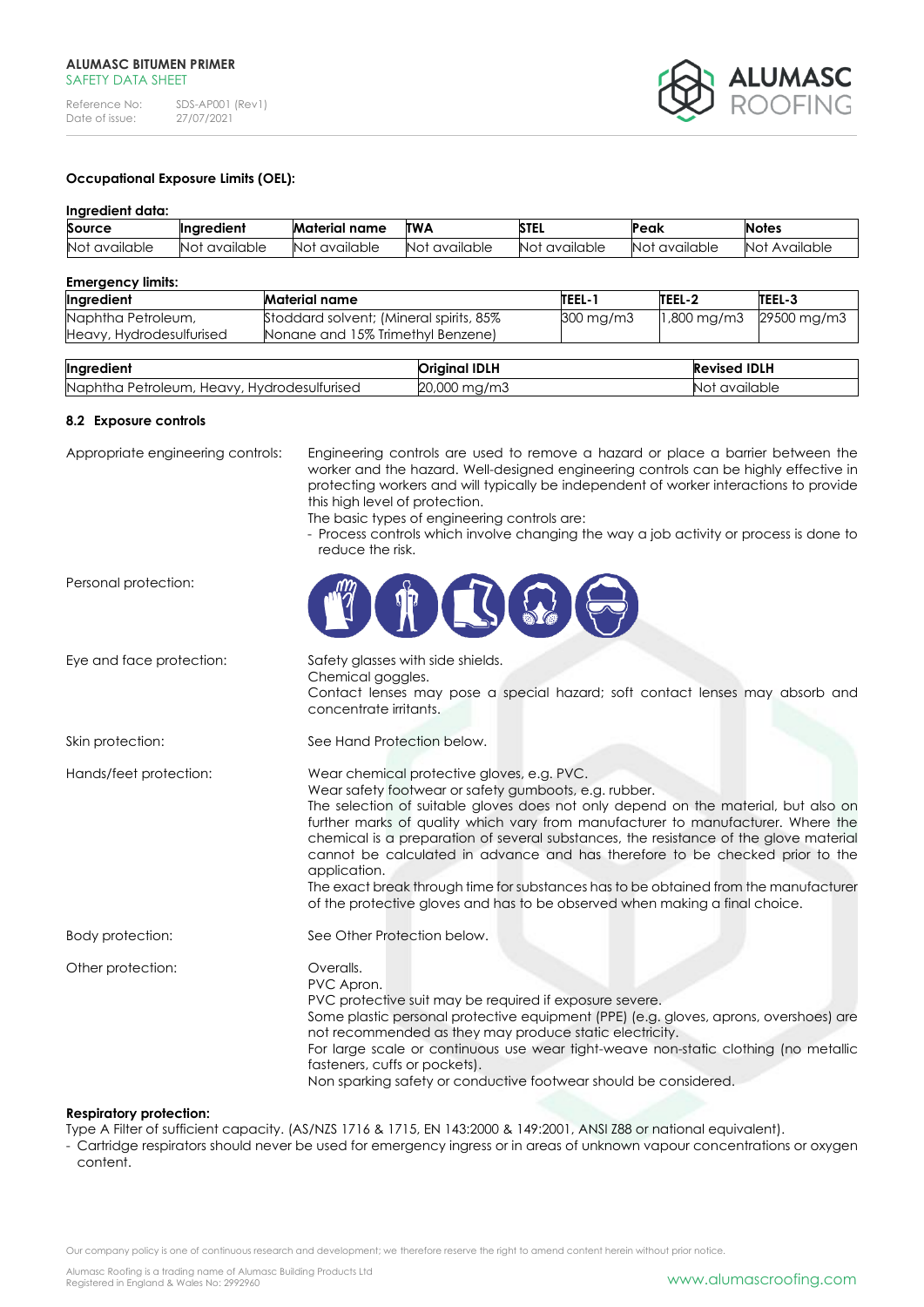

- The wearer must be warned to leave the contaminated area immediately on detecting any odours through the respirator. The odour may indicate that the mask is not functioning properly, that the vapour concentration is too high, or that the mask is not properly fitted. Because of these limitations, only restricted use of cartridge respirators is considered appropriate.
- Cartridge performance is affected by humidity. Cartridges should be changed after 2 hr of continuous use unless it is determined that the humidity is less than 75%, in which case, cartridges can be used for 4 hr. Used cartridges should be discarded daily, regardless of the length of time used.

### **Environmental exposure controls:**

See Section 12.

# **9. PHYSICAL AND CHEMICAL PROPERTIES**

### **9.1 Important health, safety and environmental information**

| Appearance:                                                | <b>Black</b>  |                                        |               |
|------------------------------------------------------------|---------------|----------------------------------------|---------------|
| Physical state:                                            | Liquid        | Relative density (Water = $1$ ):       | $0.85 - 0.9$  |
| Odour:                                                     | Not available | Partition coefficient n-octanol/water: | Not available |
| Odour threshold:                                           | Not available | Auto-ignition temperature (°C):        | >200          |
| pH (as supplied):                                          | Not available | Decomposition temperature:             | Not available |
| Melting point/freezing point (°C):                         | Not available | Viscosity (cSt):                       | >100          |
| Initial boiling point and boiling<br>range $(^{\circ}C)$ : | >150          | Molecular weight (g/mol):              | Not available |
| Flash point (°C):                                          | >39           | Taste:                                 | Not available |
| Evaporation rate:                                          | Not available | Explosive properties:                  | Not available |
| Flammability:                                              | Flammable     | Oxidising properties:                  | Not available |
| Upper Explosive Limit (%):                                 | Not available | Surface Tension (dyn/cm or mN/m):      | Not available |
| Lower Explosive Limit (%):                                 | Not available | Volatile Component (%vol):             | Not available |
| Vapour pressure (kPa):                                     | Not available | Gas group:                             | Not available |
| Solubility in water:                                       | Immiscible    | pH as a solution $(1%)$ :              | Not available |
| Vapour density $(Air = 1)$ :                               | Not available | VOC g/L:                               | < 540         |

# **9.2 Other information**

Not available.

# **10. STABILITY AND REACTIVITY**

### **10.1 Reactivity**

See Section 7.2.

### **10.2 Chemical stability**

Unstable in the presence of incompatible materials. Product is considered stable. Hazardous polymerisation will not occur.

### **10.3 Possibility of hazardous reactions**

See Section 7.2.

# **10.4 Conditions to avoid**

See Section 7.2.

### **10.5 Incompatible materials**

See Section 7.2.

# **10.6 Hazardous decomposition products**

See Section 5.3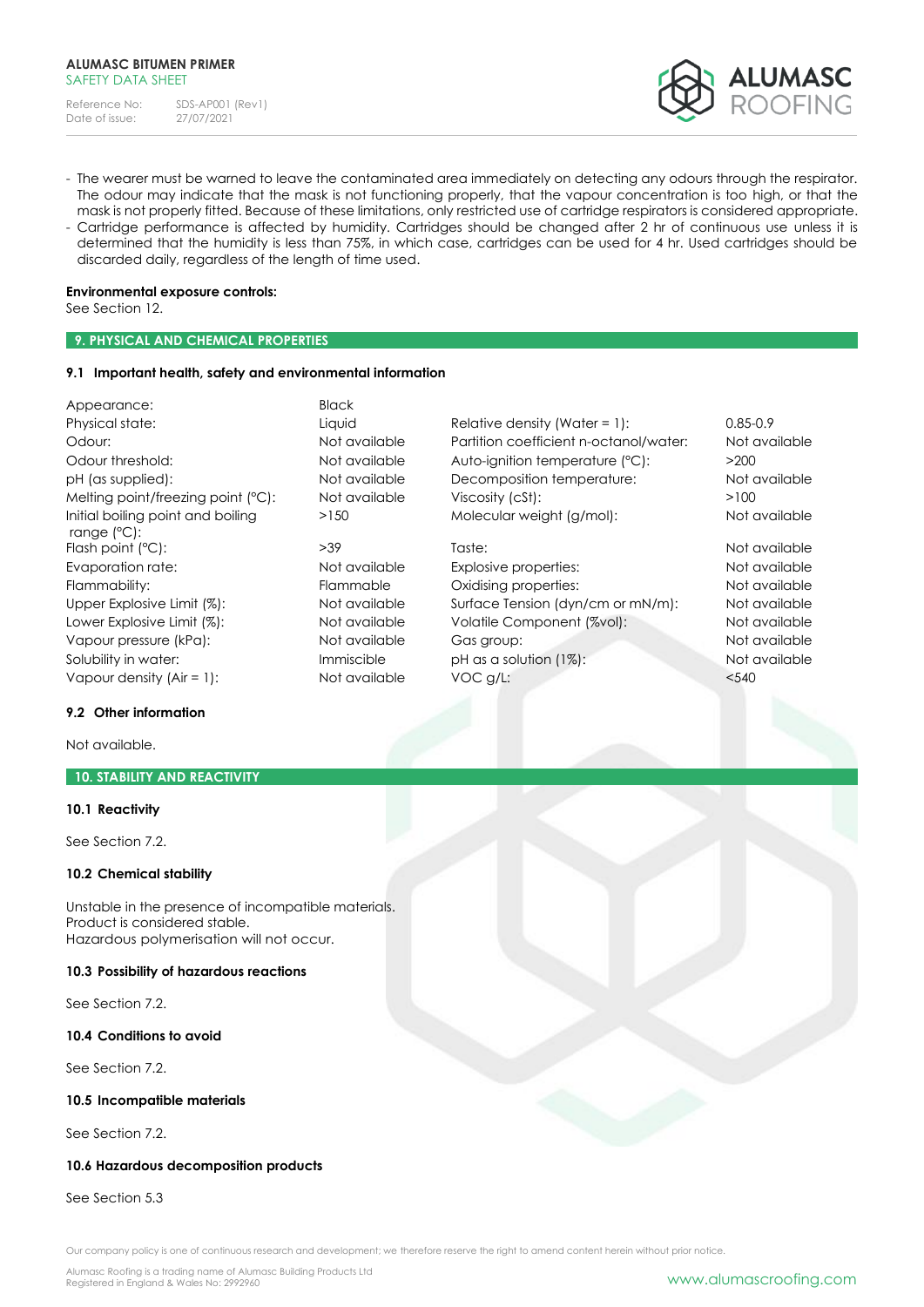

# **11. TOXICOLOGICAL INFORMATION**

# **11.1 Information on toxicological effects**

| Inhaled:      | The material is not thought to produce either adverse health effects or irritation of the<br>respiratory tract following inhalation (as classified by EC Directives using animal<br>models). Nevertheless, adverse systemic effects have been produced following<br>exposure of animals by at least one other route and good hygiene practice requires<br>that exposure be kept to a minimum and that suitable control measures be used in an<br>occupational setting.                                                                                                                                                                                                                                                                                                                    |
|---------------|-------------------------------------------------------------------------------------------------------------------------------------------------------------------------------------------------------------------------------------------------------------------------------------------------------------------------------------------------------------------------------------------------------------------------------------------------------------------------------------------------------------------------------------------------------------------------------------------------------------------------------------------------------------------------------------------------------------------------------------------------------------------------------------------|
|               | Inhalation of vapours may cause drowsiness and dizziness. This may be accompanied<br>by sleepiness, reduced alertness, loss of reflexes, lack of co-ordination, and vertigo.<br>Inhaling high concentrations of mixed hydrocarbons can cause narcosis, with nausea,<br>vomiting and light-headedness. Low molecular weight (C2-C12) hydrocarbons can<br>irritate mucous membranes and cause incoordination, giddiness, nausea, vertigo,<br>confusion, headache, appetite loss, drowsiness, tremors and stupor.<br>Central nervous system (CNS) depression may include general discomfort, symptoms of<br>giddiness, headache, dizziness, nausea, anaesthetic effects, slowed reaction time,<br>slurred speech and may progress to unconsciousness. Serious poisonings may result in       |
|               | respiratory depression and may be fatal.<br>On exposure to mixed trimethylbenzenes, some people may become nervous, tensed,<br>anxious and have difficult breathing. There may be a reduction red blood cells and<br>bleeding abnormalities. There may also be drowsiness.                                                                                                                                                                                                                                                                                                                                                                                                                                                                                                                |
|               | Inhalation of high concentrations of gas/vapour causes lung irritation with coughing<br>and nausea, central nervous depression with headache and dizziness, slowing of<br>reflexes, fatigue and inco-ordination.<br>Exposure to white spirit may cause nausea and vertigo.                                                                                                                                                                                                                                                                                                                                                                                                                                                                                                                |
|               | The acute toxicity of inhaled alkylbenzene is best described by central nervous system<br>depression. These compounds may also act as general anaesthetics. Whole body<br>symptoms of poisoning include light-headedness, nervousness, apprehension, a feeling<br>of well-being, confusion, dizziness, drowsiness, ringing in the ears, blurred or double<br>vision, vomiting and sensations of heat, cold or numbness, twitching, tremors,<br>convulsions, unconsciousness, depression of breathing, and arrest.<br>Headache, fatigue, tiredness, irritability and digestive disturbances (nausea, loss of<br>appetite and bloating) are the most common symptoms of xylene overexposure. Injury<br>to the heart, liver, kidneys and nervous system has also been noted amongst workers. |
| Ingestion:    | Swallowing of the liquid may cause aspiration into the lungs with the risk of chemical<br>pneumonitis; serious consequences may result. (ICSC13733)<br>The material has NOT been classified by EC Directives or other classification systems as<br>"harmful by ingestion". This is because of the lack of corroborating animal or human<br>evidence.                                                                                                                                                                                                                                                                                                                                                                                                                                      |
|               | Ingestion of petroleum hydrocarbons can irritate the pharynx, oesophagus, stomach<br>and small intestine, and cause swellings and ulcers of the mucous. Symptoms include<br>a burning mouth and throat; larger amounts can cause nausea and vomiting, narcosis,<br>weakness, dizziness, slow and shallow breathing, abdominal swelling, unconsciousness<br>and convulsions.                                                                                                                                                                                                                                                                                                                                                                                                               |
|               | Accidental ingestion of the material may be seriously damaging to the health of the<br>individual; animal experiments indicate that ingestion of less than 40 gram may be fatal.                                                                                                                                                                                                                                                                                                                                                                                                                                                                                                                                                                                                          |
| Skin contact: | Repeated exposure may cause skin cracking, flaking or drying following normal<br>handling and use. Open cuts, abraded or irritated skin should not be exposed to this<br>material.                                                                                                                                                                                                                                                                                                                                                                                                                                                                                                                                                                                                        |
|               | Entry into the blood-stream, through, for example, cuts, abrasions or lesions, may<br>produce systemic injury with harmful effects. Examine the skin prior to the use of the<br>material and ensure that any external damage is suitably protected.<br>Skin contact with the material may be harmful; systemic effects may result following<br>absorption.                                                                                                                                                                                                                                                                                                                                                                                                                                |
|               | The material may cause moderate inflammation of the skin either following direct<br>contact or after a delay of some time. Repeated exposure can cause contact<br>dermatitis which is characterised by redness, swelling and blistering.<br>Aromatic hydrocarbons may produce sensitivity and redness of the skin. They are not<br>likely to be absorbed into the body through the skin but branched species are more<br>likely to.                                                                                                                                                                                                                                                                                                                                                       |

Our company policy is one of continuous research and development; we therefore reserve the right to amend content herein without prior notice.

Alumasc Roofing is a trading name of Alumasc Building Products Ltd<br>Registered in England & Wales No: 2992960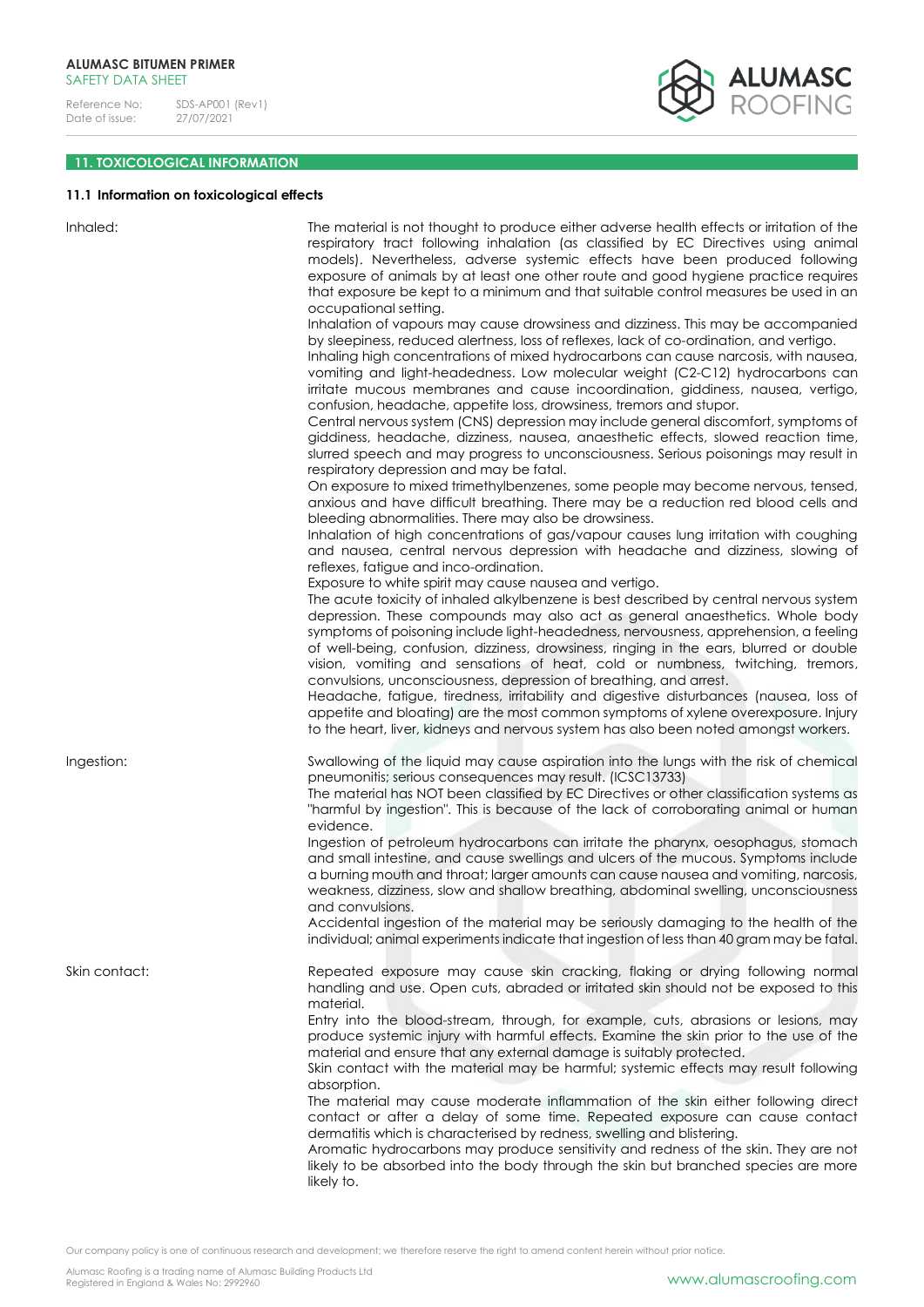### **ALUMASC BITUMEN PRIMER**  SAFFTY DATA SHFFT

Reference No: SDS-AP001 (Rev1)<br>Date of issue: 27/07/2021 Date of issue:



| Eye:     | Direct eye contact with petroleum hydrocarbons can be painful, and the corneal<br>epithelium may be temporarily damaged. Aromatic species can cause irritation and<br>excessive tear secretion.<br>There is evidence that material may produce eye irritation in some persons and<br>produce eye damage 24 hours or more after instillation. Severe inflammation may be<br>expected with pain.<br>The liquid produces a high level of eye discomfort and is capable of causing pain and<br>severe conjunctivitis. Corneal injury may develop, with possible permanent impairment<br>of vision, if not promptly and adequately treated.                                                                                                                                                                                                                                                                                                                                                                                                                                                                                                                                                                                                                                                                                                                                                                                                                                                                                                                                                                                                                                                     |
|----------|--------------------------------------------------------------------------------------------------------------------------------------------------------------------------------------------------------------------------------------------------------------------------------------------------------------------------------------------------------------------------------------------------------------------------------------------------------------------------------------------------------------------------------------------------------------------------------------------------------------------------------------------------------------------------------------------------------------------------------------------------------------------------------------------------------------------------------------------------------------------------------------------------------------------------------------------------------------------------------------------------------------------------------------------------------------------------------------------------------------------------------------------------------------------------------------------------------------------------------------------------------------------------------------------------------------------------------------------------------------------------------------------------------------------------------------------------------------------------------------------------------------------------------------------------------------------------------------------------------------------------------------------------------------------------------------------|
| Chronic: | Long-term exposure to the product is not thought to produce chronic effects adverse<br>to the health (as classified by EC Directives using animal models); nevertheless exposure<br>by all routes should be minimised as a matter of course.<br>Toxic: danger of serious damage to health by prolonged exposure through inhalation,<br>in contact with skin and if swallowed.<br>This material can cause serious damage if one is exposed to it for long periods. It can<br>be assumed that it contains a substance which can produce severe defects.<br>Prolonged or repeated skin contact may cause drying with cracking, irritation and<br>possible dermatitis following.<br>Long term exposure to coal tar dusts may produce chronic bronchitis or lung cancer.<br>Dust or fume contact with skin may result in photosensitisation of skin areas and sunburn<br>on frequent exposure to sunlight or ultraviolet radiation.<br>Constant or exposure over long periods to mixed hydrocarbons may produce stupor<br>with dizziness, weakness and visual disturbance, weight loss and anaemia, and<br>reduced liver and kidney function. Skin exposure may result in drying and cracking and<br>redness of the skin.<br>Immersion of the hands and forearms in white spirits may quickly result in inflammation<br>of the skin and follicles. Workers exposed to white spirit have reported nausea and<br>vomiting and one worker has been reported to develop aplastic anaemia, bone<br>marrow depression and this person later died from septicaemia.<br>There has been concern that this material can cause cancer or mutations, but there is<br>not enough data to make an assessment. |

### **Alumasc Bitumen Primer:**

| Toxicity             | <br>וסוור.                 |
|----------------------|----------------------------|
| Not<br>*ble :<br>анс | $\cdots$<br>available<br>◡ |

| Naphtha Petroleum, Heavy, Hydrodesulfurised: |                                                                |
|----------------------------------------------|----------------------------------------------------------------|
| <b>Toxicity</b>                              | Irritation                                                     |
| Dermal (rabbit) LD50: >1900 mg/kg[1]         | Eye: no adverse effect observed (not irritating <sup>[1]</sup> |
| Oral (rat) LD50: >4500 mg/kg[1]              | Skin: adverse effect observed (irritating)[1]                  |
|                                              | Skin: no adverse effect observed (not irritating)[1]           |

### **Legend:**

1. Value obtained from Europe ECHA Registered Substances - Acute toxicity; 2.\* Value obtained from manufacturer's SDS. Unless otherwise specified data extracted from RTECS - Register of Toxic Effect of chemical Substances.

Alumasc Bitumen Primer: The production of creosotes and coal tars stems from the incomplete combustion of carbon-containing materials. Physically, they are usually viscous liquids or semisolids that are black or dark brown with a naphthalene-like odour. They have an oily liquid consistency and range in colour from yellowish-dark green to brown and largely contain a mixture of polycyclic aromatic hydrocarbons (PAHs) including phenol. For "distillates of coal tar" or 'creosotes. Critical Health Effects

> The critical health effects for risk characterisation are systemic long-term effects including carcinogenicity, mutagenicity, reproductive toxicity and

> developmental toxicity. The chemicals are also considered to be phototoxic and have the potential to cause skin irritation and sensitisation and mild respiratory irritation.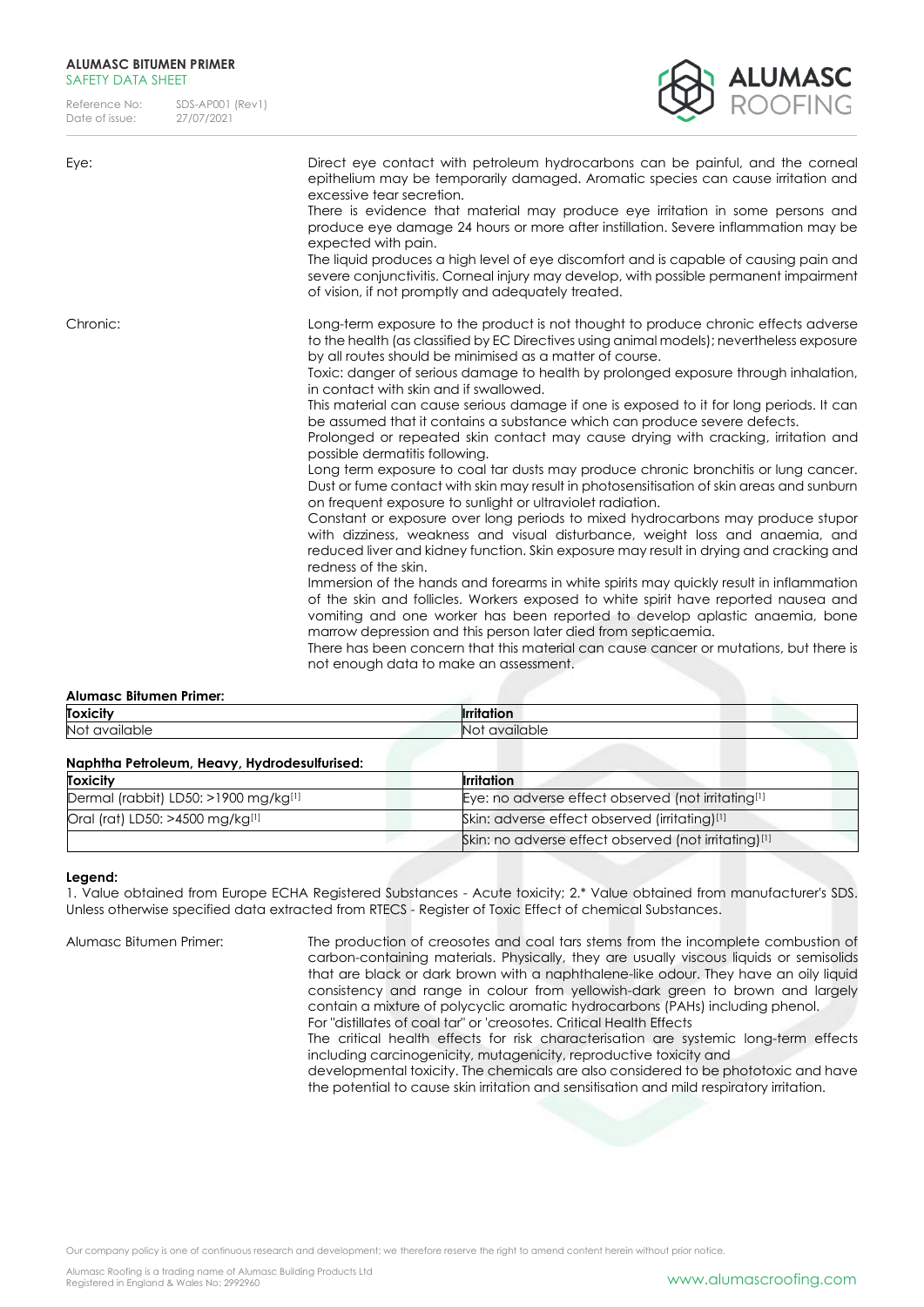### **ALUMASC BITUMEN PRIMER**  SAFFTY DATA SHFFT

Reference No: SDS-AP001 (Rev1)<br>Date of issue: 27/07/2021 Date of issue:



| Naphtha Petroleum,<br>Heavy, Hydrodesulfurised:                             | No significant acute toxicological data identified in literature search. For C9 aromatics<br>(typically trimethylbenzenes – TMBs)<br>Acute toxicity: Animal testing shows that semi-lethal concentrations and doses vary<br>amongst this group. The semilethal concentrations for inhalation range from 6000 to<br>10000 mg/cubic metre for C9 aromatic naphtha and 18000-24000 mg/cubic metre for<br>$1,2,4$ - and $1,3,5$ -TMB, respectively.<br>Irritation and sensitization: Results from animal testing indicate that C9 aromatic<br>hydrocarbon solvents are mildly to moderately irritating to the skin, minimally irritating<br>to the eye, and have the potential to irritate the airway and cause depression of<br>breathing rate.<br>For petroleum: This product contains benzene, which can cause acute myeloid<br>leukaemia, and n-hexane, which can be metabolized to compounds which are toxic<br>to the nervous system. This product contains toluene, and animal studies suggest high<br>concentrations of toluene lead<br>to hearing loss. This product contains ethyl benzene and naphthalene, from which<br>animal testing shows evidence of tumour formation. |
|-----------------------------------------------------------------------------|------------------------------------------------------------------------------------------------------------------------------------------------------------------------------------------------------------------------------------------------------------------------------------------------------------------------------------------------------------------------------------------------------------------------------------------------------------------------------------------------------------------------------------------------------------------------------------------------------------------------------------------------------------------------------------------------------------------------------------------------------------------------------------------------------------------------------------------------------------------------------------------------------------------------------------------------------------------------------------------------------------------------------------------------------------------------------------------------------------------------------------------------------------------------------------|
| Alumasc Bitumen Primer &<br>Naphtha Petroleum,<br>Heavy, Hydrodesulfurised: | Animal studies indicate that normal, branched and cyclic paraffins are absorbed from<br>the gastrointestinal tract and that the absorption of<br>n-paraffins is inversely proportional to the carbon chain length, with little absorption<br>above C30. With respect to the carbon chain lengths likely to be present in mineral oil,<br>n-paraffins may be absorbed to a greater extent than iso- or cyclo-paraffins.<br>The major classes of hydrocarbons are well absorbed into the gastrointestinal tract in<br>various species. For trimethylbenzenes:<br>Absorption of 1,2,4-trimethylbenzene occurs after exposure by swallowing, inhalation,<br>or skin contact. In the workplace, inhalation and skin contact are the most important<br>routes of absorption; whole-body toxic effects from skin absorption are unlikely to occur<br>as the skin irritation<br>caused by the chemical generally leads to quick removal. The substance is fat-soluble<br>and may accumulate in fatty tissues.                                                                                                                                                                              |

| <b>Acute Toxicity</b>             | × | Carcinogenicity          |  |
|-----------------------------------|---|--------------------------|--|
| Skin Irritation/Corrosion         | × | Reproductivity           |  |
| Serious Eye Damage/Irritation     | × | STOT - Single Exposure   |  |
| Respiratory or Skin Sensitisation | × | STOT - Repeated Exposure |  |
| Mutagenicity                      | × | <b>Aspiration Hazard</b> |  |

### **Legend:**

- Data either not available or does not fill the criteria for classification.

- Data available to make classification.

# **12. ECOLOGICAL INFORMATION**

### **12.1 Toxicity**

### **Alumasc Bitumen Primer:**

| End<br>point     | <b>ALLA</b><br>duration<br>Tes:<br>lПГ. | <b>Species</b>      | Value                | Source                     |
|------------------|-----------------------------------------|---------------------|----------------------|----------------------------|
| Not<br>available | available<br>NO1<br>. U.                | <br>available<br>NO | <br>'No<br>available | <br>available<br><b>NO</b> |

# **Naphtha Petroleum, Heavy, Hydrodesulfurised:**

| <u>Rupiniu Felivieviii, Heuvy, Hydiodesviiviised.</u> |                           |                               |              |        |
|-------------------------------------------------------|---------------------------|-------------------------------|--------------|--------|
| <b>End point</b>                                      | <b>Test duration (Hr)</b> | <b>Species</b>                | <b>Value</b> | Source |
| LC50                                                  |                           | Fish                          | $4.1$ mg/L   |        |
| <b>EC50</b>                                           | 48                        | Crustacea                     | 4.5mg/L      |        |
| <b>EC50</b>                                           |                           | Algae or other aguatic plants | $>1$ -mg/L   |        |
| LC50                                                  |                           | Fish                          | $0.14$ mg/L  |        |
| <b>EC50</b>                                           |                           | Algae or other aquatic plants | $0.277$ mg/L |        |
| <b>NOEC</b>                                           | 720                       | Crusacea                      | $0.024$ mg/L |        |

### **Legend:**

Extracted from 1. IUCLID Toxicity Data; 2. Europe ECHA Registered Substances - Ecotoxicological Information - Aquatic Toxicity; 3. EPIWIN Suite V3.12 (QSAR) - Aquatic Toxicity Data (Estimated); 4. US EPA, Ecotox database - Aquatic Toxicity Data; 5. ECETOC Aquatic Hazard Assessment Data; 6. NITE (Japan) - Bioconcentration Data; 7. METI (Japan) - Bioconcentration Data; 8. Vendor Data.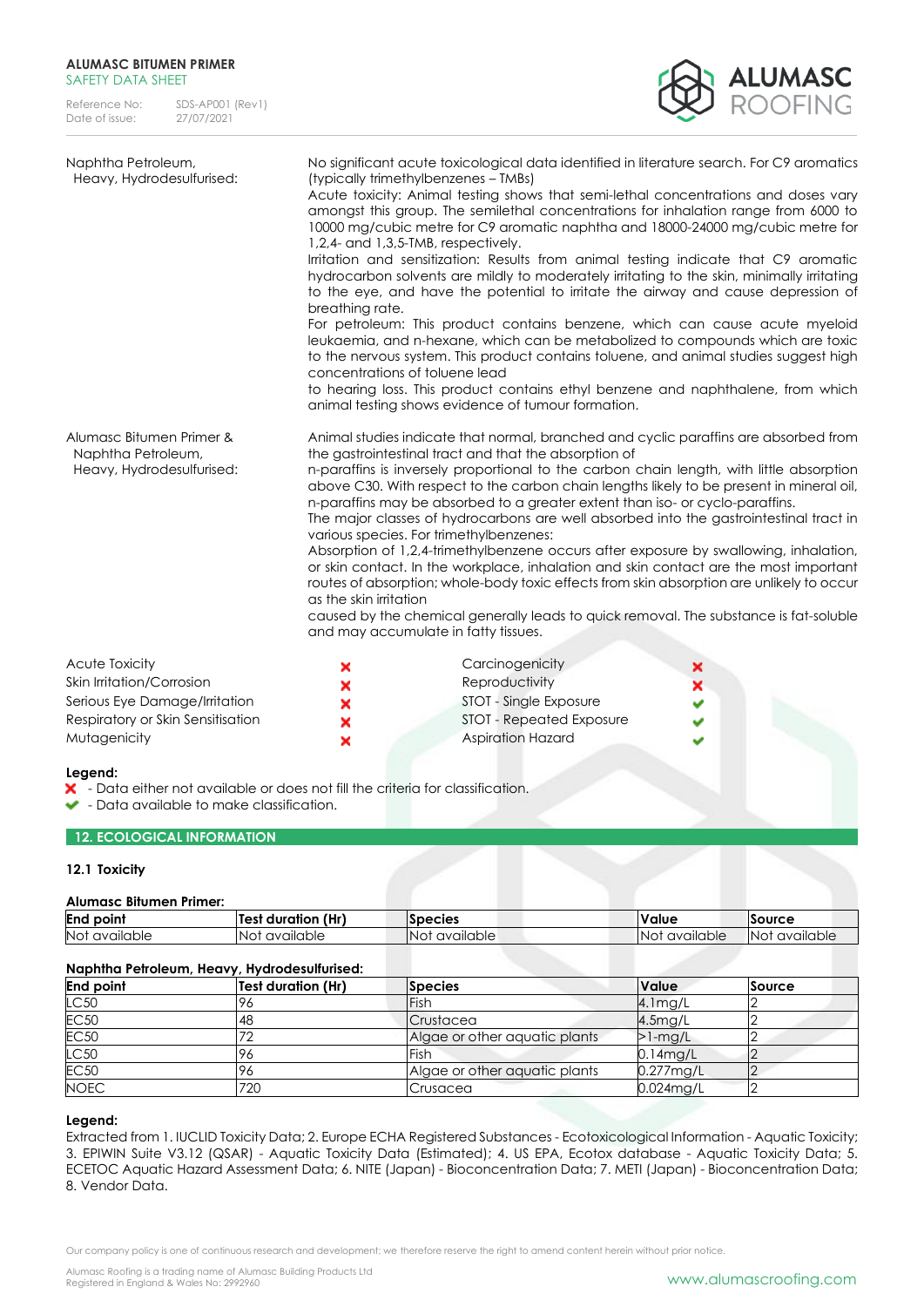#### **ALUMASC BITUMEN PRIMER**  SAFETY DATA SHEET

Reference No: SDS-AP001 (Rev1)<br>Date of issue: 27/07/2021 Date of issue:



Toxic to aquatic organisms, may cause long-term adverse effects in the aquatic environment.

Do NOT allow product to come in contact with surface waters or to intertidal areas below the mean high water mark. Do not contaminate water when cleaning equipment or disposing of equipment wash-waters.

Wastes resulting from use of the product must be disposed of on site or at approved waste sites.

When spilled this product may act as a typical oil, causing a film, sheen, emulsion or sludge at or beneath the surface of the body of water. The oil film on water surface may physically affect the aquatic organisms, due to the interruption of the oxygen transfer between the air and the water.

### Oils of any kind can cause:

- drowning of water-fowl due to lack of buoyancy, loss of insulating capacity of feathers, starvation and vulnerability to predators due to lack of mobility

- lethal effects on fish by coating gill surfaces, preventing respiration

- asphyxiation of benthic life forms when floating masses become engaged with surface debris and settle on the bottom and - adverse aesthetic effects of fouled shoreline and beaches

In case of accidental releases on the soil, a fine film is formed on the soil, which prevents the plant respiration process and the soil particle saturation. It may cause deep water infestation.

For 1,2,4 - Trimethylbenzene:

Half-life (hr) air: 0.48-16;

Half-life (hr) H2O surface water: 0.24 -672;

Half-life (hr) H2O ground: 336-1344;

Half-life (hr) soil: 168-672;

Henry's Pa m3 /mol: 385 -627;

Bioaccumulation: not significant. 1,2,4-Trimethylbenzene is a volatile organic compound (VOC) substance.

Atmospheric fate: 1,2,4-trimethylbenzene can contribute to the formation of photochemical smog in the presence of other VOCs. For Aromatic Substances Series:

Environmental Fate: Large, molecularly complex polycyclic aromatic hydrocarbons, or PAHs, are persistent in the environment longer than smaller PAHs.

Atmospheric Fate: PAHs are 'semi-volatile substances" which can move between the atmosphere and the Earth's surface in repeated, temperature-driven cycles of deposition and volatilization. Terrestrial Fate: BTEX compounds have the potential to move through soil and contaminate ground water, and their vapors are highly flammable and explosive. For petroleum distillates:

Environmental fate:

When petroleum substances are released into the environment, four major fate processes will take place: dissolution in water, volatilization, biodegradation and adsorption. These processes will cause changes in the composition of these UVCB substances. In the case of spills on land or water surfaces, photodegradation-another fate process-can also be significant. For C9 aromatics (typically trimethylbenzene - TMBs)

Chemicals in this category possess properties indicating a hazard for the environment (acute toxicity for fish, invertebrates, and algae from 1 to 10 mg/L). Category members are readily biodegradable, except 1,3,5-trimethylbenzene (CAS RN 108-67-8). Category members are not expected to be bioaccumulative.

For Xylenes:

log Koc : 2.05-3.08; Koc : 25.4-204; Half-life (hr) air : 0.24-42; Half-life (hr) H2O surface water : 24-672; Half-life (hr) H2O ground : 336-8640; Half-life (hr) soil : 52-672; Henry's Pa m3

/mol : 637-879; Henry's atm m3 /mol - 7.68E-03; BOD 5 if unstated - 1.4,1%; COD - 2.56,13% ThOD - 3.125 : BCF : 23; log BCF : 1.17-2.41.

Environmental Fate:

Most xylenes released to the environment will occur in the atmosphere and volatilisation is the dominant environmental fate process. Soil - Xylenes are expected to have moderate mobility in soil evaporating rapidly from soil surfaces. DO NOT discharge into sewer or waterways.

# **12.2 Persistence and degradability**

No data available for all ingredients.

# **12.3 Bioaccumulation potential**

No data available for all ingredients.

### **12.4 Mobility in soil**

No data available for all ingredients.

# **12.5 Results of PBT and vPvB assessment**

Not applicable.

# **12.6 Other adverse effects**

## Not data available.

Our company policy is one of continuous research and development; we therefore reserve the right to amend content herein without prior notice.

Alumasc Roofing is a trading name of Alumasc Building Products Ltd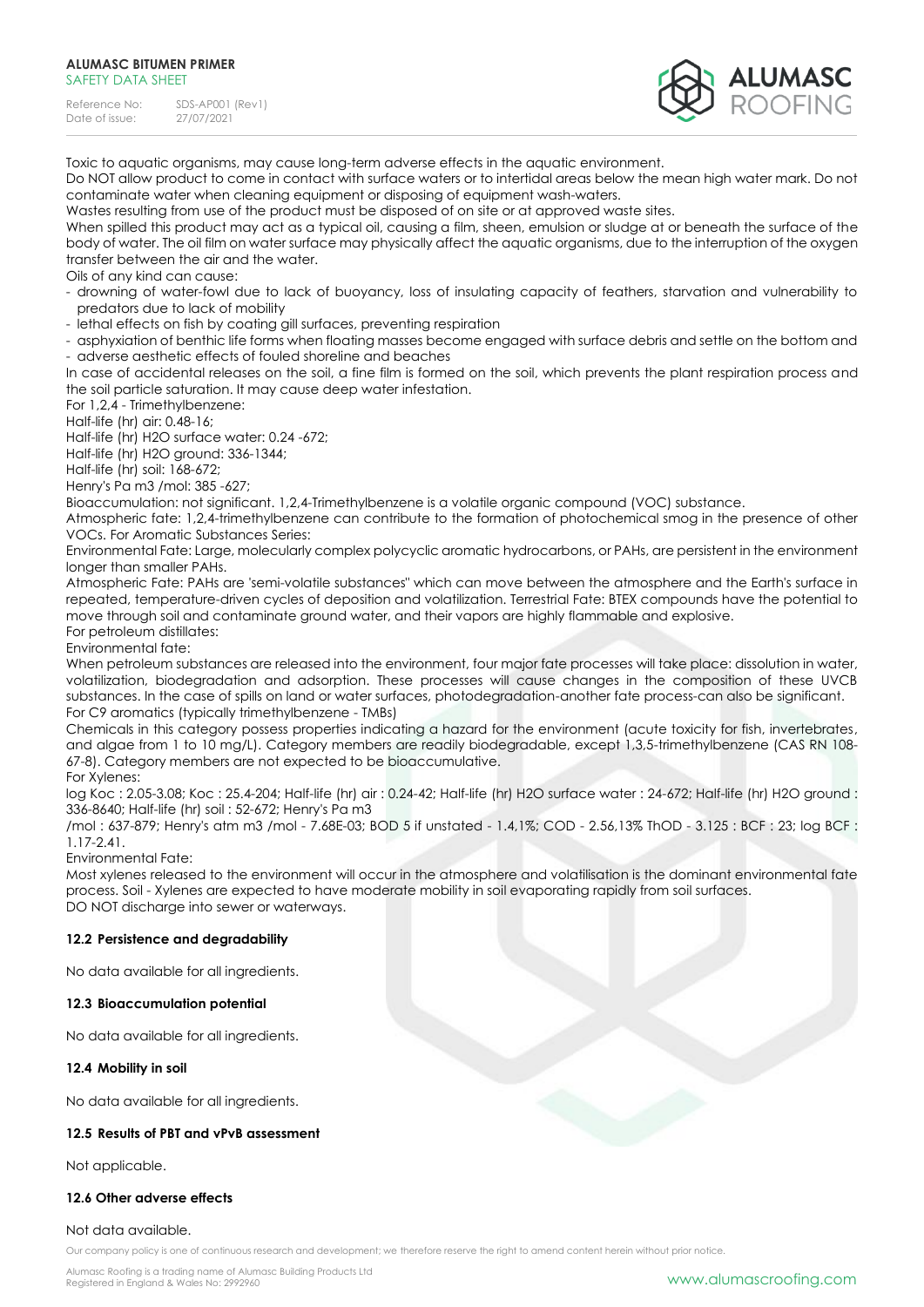

# **13. DISPOSAL CONSIDERATIONS**

# **13.1 Waste treatment methods**

| Product / packaging disposal: | Legislation addressing waste disposal requirements may differ by country, state and/or<br>territory. Each user must refer to laws operating in their area. In some areas, certain<br>wastes must be tracked.<br>DO NOT allow wash water from cleaning or process equipment to enter drains.<br>It may be necessary to collect all wash water for treatment before disposal.<br>In all cases disposal to sewer may be subject to local laws and regulations and these<br>should be considered first.<br>Recycle wherever possible.<br>Consult manufacturer for recycling options or consult local or regional waste<br>management authority for disposal if no suitable treatment or disposal facility can be<br>identified.<br>Dispose of by: burial in a land-fill specifically licensed to accept chemical and/or<br>pharmaceutical wastes or Incineration in a licensed apparatus (after admixture with<br>suitable combustible material). |
|-------------------------------|-----------------------------------------------------------------------------------------------------------------------------------------------------------------------------------------------------------------------------------------------------------------------------------------------------------------------------------------------------------------------------------------------------------------------------------------------------------------------------------------------------------------------------------------------------------------------------------------------------------------------------------------------------------------------------------------------------------------------------------------------------------------------------------------------------------------------------------------------------------------------------------------------------------------------------------------------|
| Waste treatment options:      | Not available.                                                                                                                                                                                                                                                                                                                                                                                                                                                                                                                                                                                                                                                                                                                                                                                                                                                                                                                                |
| Sewage disposal options:      | Not available.                                                                                                                                                                                                                                                                                                                                                                                                                                                                                                                                                                                                                                                                                                                                                                                                                                                                                                                                |

# **14. TRANSPORT INFORMATION**

# **Labels required:**

| Marine pollutant:<br>2W                                                                                                                                                                            |                                                                                                                                                                                                                                                                                          |                                                  |
|----------------------------------------------------------------------------------------------------------------------------------------------------------------------------------------------------|------------------------------------------------------------------------------------------------------------------------------------------------------------------------------------------------------------------------------------------------------------------------------------------|--------------------------------------------------|
| Hazchem:                                                                                                                                                                                           |                                                                                                                                                                                                                                                                                          |                                                  |
| Land transport (ADR):<br>14.1 UN number<br>14.2 UN proper shipping name<br>14.3 Transport hazard class(es)<br>14.4 Packing group<br>14.5 Environmental hazard<br>14.6 Special precautions for user | 1999<br>TARS, LIQUIDS, including road oils and cutback bitumens<br>Class:<br>Subrisk:<br>$\mathbf{III}$<br>Environmentally hazardous<br>Hazard identification (Kemler):<br>Classification code:<br>Hazard label:<br>Special provisions:<br>Limited quantity:<br>Tunnel restriction code: | 3<br>N/A<br>30<br>F1<br>3<br>N/A<br>5L<br>3(D/E) |
| Air transport (ICAO-IATA/DGR):<br>14.1 UN number<br>14.2 UN proper shipping name<br>14.3 Transport hazard class(es)<br>14.4 Packing group<br>14.5 Environmental hazard                             | 1999<br>TARS, LIQUIDS, including road asphalt and oils, bitumens and cutbacks<br>ICAO/IATA class:<br>ICAO/IATA subrisk:<br>ERG code:<br>Ш<br>Environmentally hazardous                                                                                                                   | 3<br>N/A<br>3L                                   |

Our company policy is one of continuous research and development; we therefore reserve the right to amend content herein without prior notice.

Alumasc Roofing is a trading name of Alumasc Building Products Ltd<br>Registered in England & Wales No: 2992960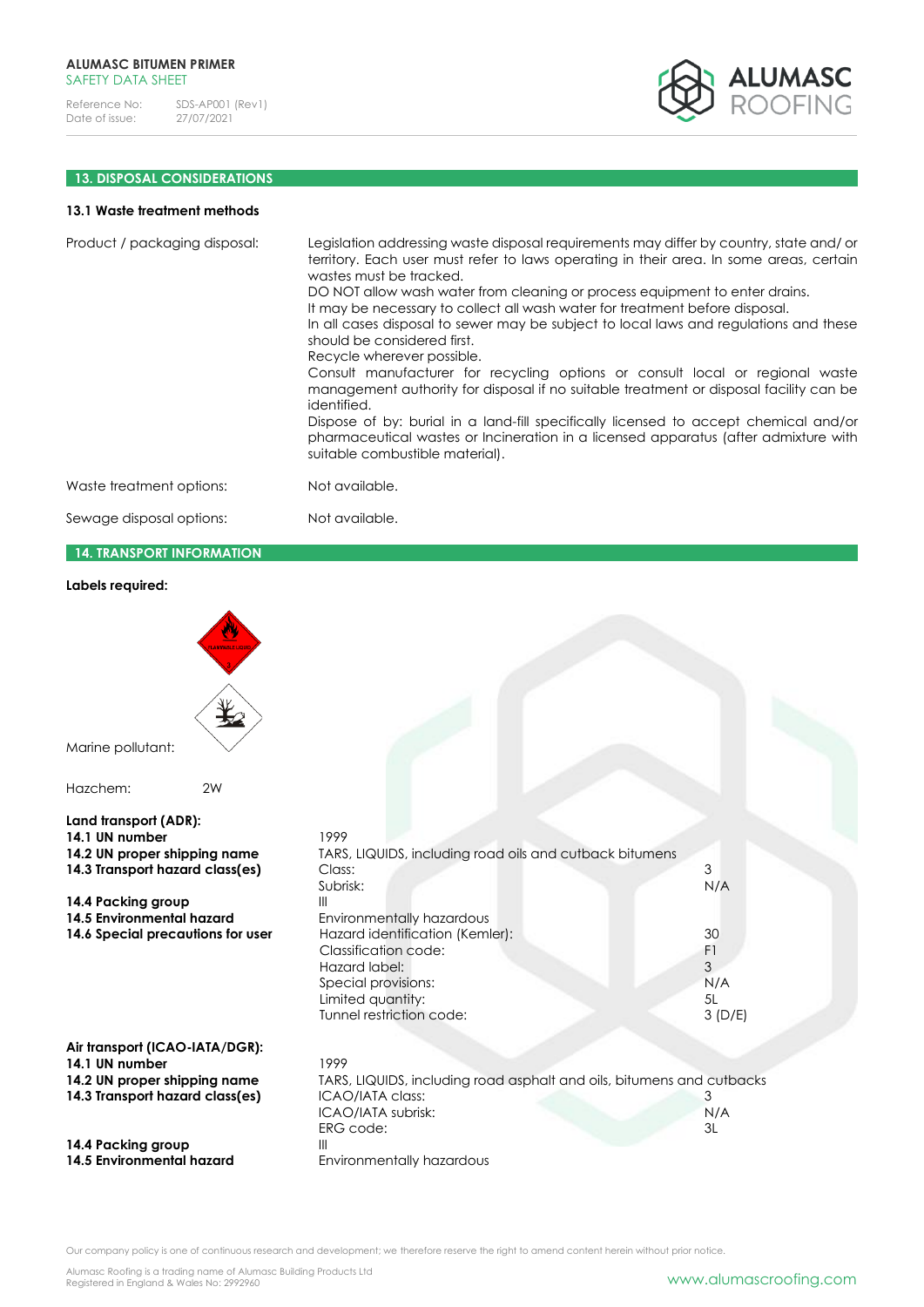| Reference No:  | $SDS-APOO1$ (Rev1) |
|----------------|--------------------|
| Date of issue: | 27/07/2021         |



| 14.6 Special precautions for user                                                                                                                                                                              | Special provisions:<br>Cargo only packing instruction:<br>Cargo only maximum qty/pack:<br>Passenger and cargo packing instruction:<br>Passenger and cargo maximum qty/pack:<br>Passenger and cargo limited aty packing instructions:<br>Passenger and cargo limited maximum qty/pack: | A <sub>3</sub><br>366<br>220L<br>355<br>60L<br>Y344<br>10L |
|----------------------------------------------------------------------------------------------------------------------------------------------------------------------------------------------------------------|---------------------------------------------------------------------------------------------------------------------------------------------------------------------------------------------------------------------------------------------------------------------------------------|------------------------------------------------------------|
| Sea transport (IMDG-Code/GGVSee):<br>14.1 UN number<br>14.2 UN proper shipping name<br>14.3 Transport hazard class(es)<br>14.4 Packing group<br>14.5 Environmental hazard<br>14.6 Special precautions for user | 1999<br>TARS, LIQUIDS, including road oils and cutback bitumens<br><b>IMDG class:</b><br><b>IMDG</b> subrisk:<br>Ш<br>Marine pollutant<br><b>EMS</b> number:<br>Special provisions:<br>Limited quantities:                                                                            | 3<br>N/A<br>$F-E$ , $S-E$<br>955<br>5L                     |
| Inland waterways transport (ADN):<br>14.1 UN number<br>14.2 UN proper shipping name<br>14.3 Transport hazard class(es)<br>14.4 Packing group<br>14.5 Environmental hazard<br>14.6 Special precautions for user | 1999<br>Class:<br>Subrisk:<br>$\mathbb{H}$<br>Environmentally hazardous<br>Classification code:<br>Special provisions:<br>Limited quantity:<br>Equipment required:<br>Fire cones numbers:                                                                                             | 3<br>N/A<br>F1<br>N/A<br>5L<br>PP, EX, A<br>$\mathbf 0$    |

### **15. REGULATORY INFORMATION**

### **15.1 Safety, health and environmental regulations/legislation specific for the substance or mixture**

### **Naphtha Petroleum, Heavy, Hydrodesulfurised is found on the following regulatory lists:**

Chemical Footprint Project - Chemicals of High Concern List.

EU REACH Regulation (EC) No 1907/2006 - Annex XVII - Restrictions on the manufacture, placing on the market and use of certain dangerous substances, mixtures and articles.

EU REACH Regulation (EC) No 1907/2006 - Annex XVII (Appendix 2) Carcinogens: category 1B (Table 3.1)/category 2 (Table 3.2).

EU REACH Regulation (EC) No 1907/2006 - Annex XVII (Appendix 4) Mutagens: category 1B (Table 3.1)/category 2 (Table 3.2). Europe ADN - European Agreement concerning the International Carriage of Dangerous Goods by Inland Waterways. Europe EC Inventory.

Europe ECHA Registered Substances - Classification and Labelling - DSD-DPD.

Europe European Agreement concerning the International Carriage of Dangerous Goods by Road.

Europe European Customs Inventory of Chemical Substances.

European Chemical Agency (ECHA) Classification & Labelling Inventory - Chemwatch Harmonised classification.

European Union - European Inventory of Existing Commercial Chemical Substances (EINECS).

European Union (EU) Annex I to Directive 67/548/EEC on Classification and Labelling of Dangerous Substances - updated by ATP: 31.

European Union (EU) Regulation (EC) No 1272/2008 on Classification, Labelling and Packaging of Substances and Mixtures - Annex VI.

European Union (EU) Transport of Dangerous Goods by Road - Dangerous Goods List.

IMO IBC Code Chapter 17: Summary of minimum requirements.

IMO MARPOL (Annex II) - List of Noxious Liquid Substances Carried in Bulk.

IMO Provisional Categorization of Liquid Substances - List 2: Pollutant only mixtures containing at least 99% by weight of components already assessed by IMO.

International Agency for Research on Cancer (IARC) - Agents Classified by the IARC Monographs.

International Air Transport Association (IATA) Dangerous Goods Regulations.

International FOSFA List of Banned Immediate Previous Cargoes.

International Maritime Dangerous Goods Requirements (IMDG Code).

Regulations concerning the International Carriage of Dangerous Goods by Rail – Table A: Dangerous Goods List - RID 2019 (English).

United Nations Recommendations on the Transport of Dangerous Goods Model Regulations.